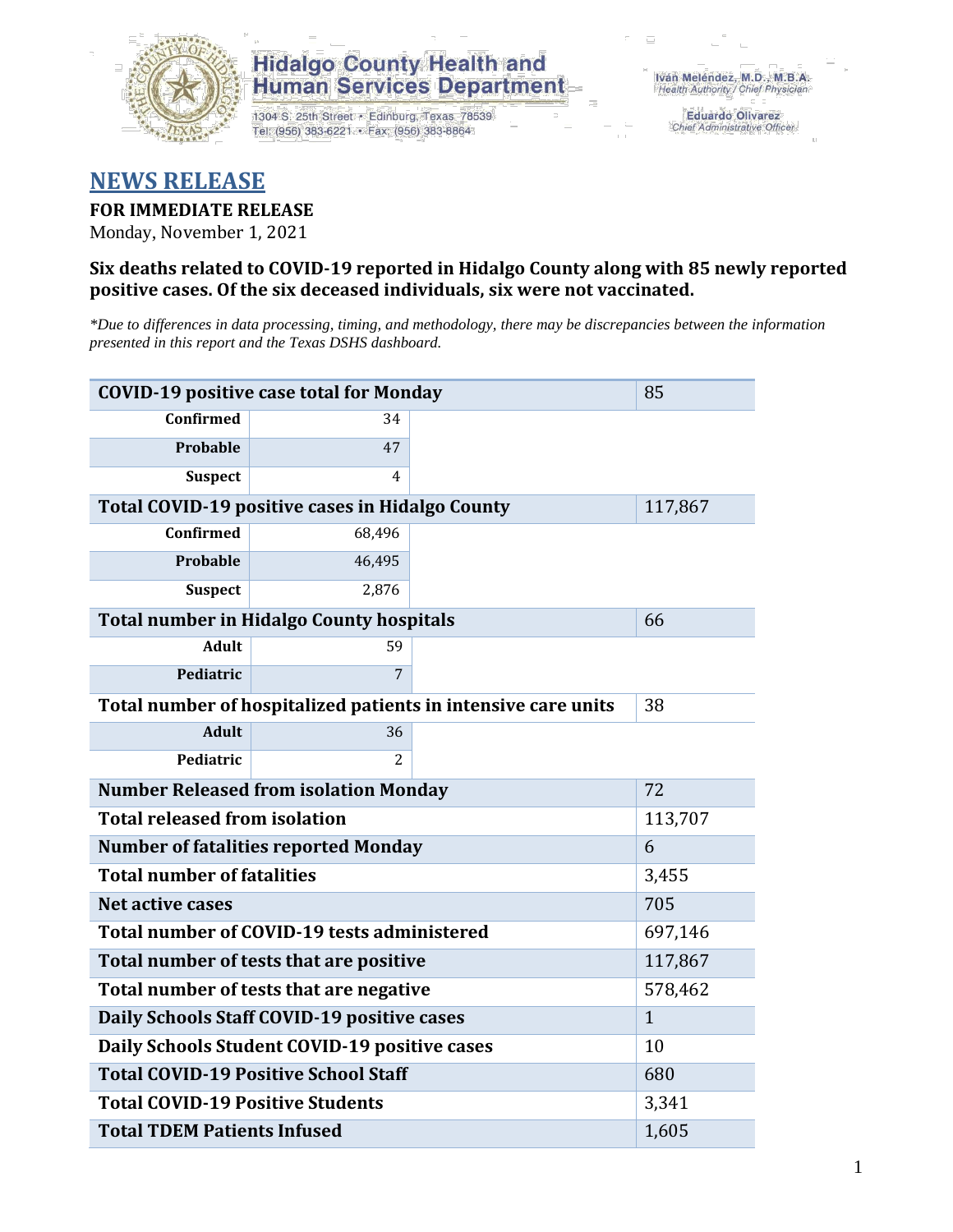

## **Hidalgo County Health and Human Services Department**

1304 S. 25th Street · Edinburg, Texas 78539 Tel: (956) 383-6221 · Fax: (956) 383-8864

**Eduardo Olivarez** Chief Administrative Officer

*Hidalgo County uses the case status definition provided by the Texas Department of State Health Service's 2020 Epi Case Criteria Guide revised November 2020.*

- *1. Confirmed: A person who has tested positive through a molecular or PCR (oral or nasal swabs) test that looks for the presence of the virus's genetic material.*
- *2. Probable: A person who meets presumptive laboratory evidence through detection of COVID-19 by antigen test in a respiratory specimen.*
- *3. Suspect: A person who meets supported laboratory evidence through detection of specific antibodies in serum, plasma, whole body, and no prior history of being confirmed or probable case.*

*For more information of case status definition for COVID-19, please refer to:*

<https://www.dshs.state.tx.us/IDCU/investigation/epi-case-criteria-guide/2020-Epi-Case-Criteria-Guide.pdf>

|                | <b>Age</b>   | <b>Gender</b> | <b>City</b> |
|----------------|--------------|---------------|-------------|
|                | <b>Range</b> |               |             |
| 1              | 40s          | Female        | Edinburg    |
| $\overline{2}$ | $70+$        | Female        | Edinburg    |
| 3              | $70+$        | Male          | Edinburg    |
| 4              | $70+$        | Female        | Mission     |
| 5              | 50s          | Male          | Pharr       |
| 6              | 50s          | Male          | Weslaco     |

### The deaths include: The deaths include: Case Breakdown by Age Group:

| <b>Age Range</b> | <b>Number of Cases</b> |
|------------------|------------------------|
| $0 - 11$         | 29                     |
| 12-19            | 15                     |
| 20s              | 9                      |
| 30 <sub>s</sub>  | 8                      |
| 40s              | 9                      |
| 50s              | 4                      |
| 60s              | 6                      |
| $70+$            | 5                      |
| Total:           | 85                     |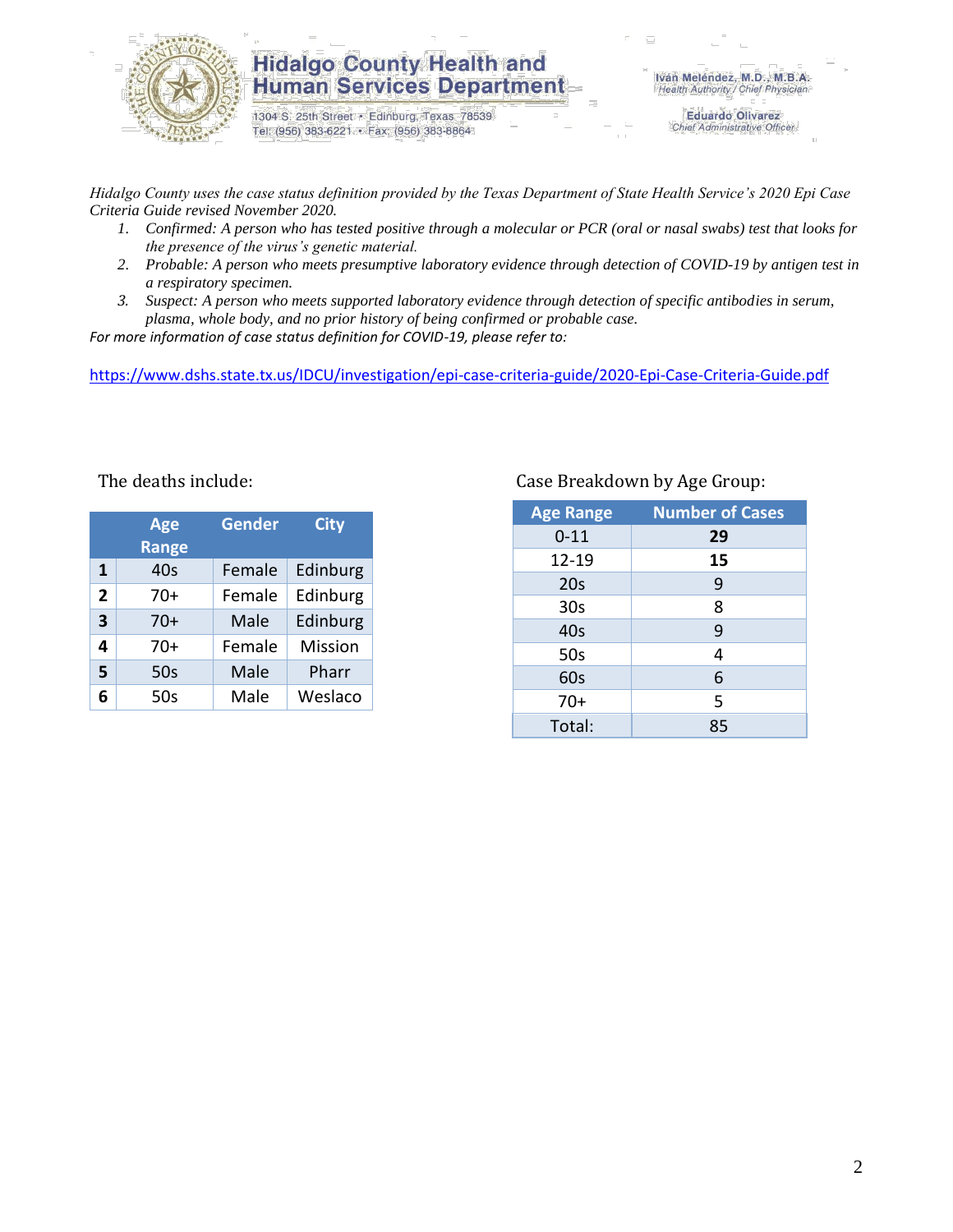

# **Hidalgo County Health and<br>Human Services Department**

1304 S. 25th Street • Edinburg, Texas 78539<br>Tel: (956) 383-6221 • Fax: (956) 383-8864

Eduardo Olivarez<br>Chief Administrative Officer

### Monday, November 1, 2021 positive cases include:

|                         | <b>Age Range</b> | Gender      | <b>City</b> |    | <b>Age Range</b> | <b>Gender</b> | <b>City</b> |
|-------------------------|------------------|-------------|-------------|----|------------------|---------------|-------------|
| $\mathbf{1}$            | $0 - 19$         | F           | Alamo       | 44 | 60s              | M             | McAllen     |
| $\mathbf{2}$            | $0 - 19$         | F           | Donna       | 45 | 60s              | F             | McAllen     |
| 3                       | $0 - 19$         | M           | Donna       | 46 | $70+$            | F             | McAllen     |
| 4                       | $0 - 19$         | F           | Donna       | 47 | $0 - 19$         | F             | Mercedes    |
| 5                       | $0 - 19$         | $\mathsf F$ | Donna       | 48 | $0 - 19$         | M             | Mercedes    |
| 6                       | 30 <sub>s</sub>  | M           | Donna       | 49 | $0 - 19$         | M             | Mission     |
| $\overline{\mathbf{z}}$ | 40s              | F           | Donna       | 50 | $0 - 19$         | M             | Mission     |
| 8                       | 40s              | M           | Donna       | 51 | $0 - 19$         | M             | Mission     |
| 9                       | 40s              | M           | Donna       | 52 | $0 - 19$         | M             | Mission     |
| 10                      | 60s              | F           | Donna       | 53 | $0 - 19$         | M             | Mission     |
| 11                      | 60s              | M           | Donna       | 54 | $0 - 19$         | M             | Mission     |
| 12                      | 60s              | F           | Donna       | 55 | $0 - 19$         | F             | Mission     |
| 13                      | $70+$            | F           | Donna       | 56 | $0 - 19$         | M             | Mission     |
| 14                      | $0 - 19$         | F           | Edinburg    | 57 | 20s              | M             | Mission     |
| 15                      | $0 - 19$         | F           | Edinburg    | 58 | 30 <sub>s</sub>  | M             | Mission     |
| 16                      | $0 - 19$         | $\mathsf F$ | Edinburg    | 59 | 40s              | F             | Mission     |
| 17                      | $0 - 19$         | F           | Edinburg    | 60 | $0 - 19$         | ${\sf M}$     | Pharr       |
| 18                      | $0 - 19$         | M           | Edinburg    | 61 | $0 - 19$         | F             | Pharr       |
| 19                      | $0 - 19$         | F           | Edinburg    | 62 | $0 - 19$         | F             | Pharr       |
| 20                      | $0 - 19$         | F           | Edinburg    | 63 | $0 - 19$         | M             | Pharr       |
| 21                      | $0 - 19$         | M           | Edinburg    | 64 | $0 - 19$         | M             | Pharr       |
| 22                      | $0 - 19$         | M           | Edinburg    | 65 | 20s              | F             | Pharr       |
| 23                      | 20s              | M           | Edinburg    | 66 | 40s              | M             | Pharr       |
| 24                      | 20s              | F           | Edinburg    | 67 | 50s              | F             | Pharr       |
| 25                      | 20s              | $\mathsf F$ | Edinburg    | 68 | 50s              | ${\sf M}$     | Pharr       |
| 26                      | 20s              | $\mathsf F$ | Edinburg    | 69 | $0 - 19$         | F             | San Juan    |
| 27                      | 20s              | F           | Edinburg    | 70 | $0 - 19$         | F             | San Juan    |
| 28                      | 30s              | F           | Edinburg    | 71 | $0 - 19$         | M             | Undisclosed |
| 29                      | 30 <sub>s</sub>  | F           | Edinburg    | 72 | $0 - 19$         | ${\sf M}$     | Undisclosed |
| 30                      | 30 <sub>s</sub>  | F           | Edinburg    | 73 | $0 - 19$         | M             | Undisclosed |
| 31                      | 30 <sub>s</sub>  | F           | Edinburg    | 74 | $0 - 19$         | M             | Undisclosed |
| 32                      | 40s              | F           | Edinburg    | 75 | $0 - 19$         | M             | Undisclosed |
| 33                      | 60s              | F           | Edinburg    | 76 | $0 - 19$         | M             | Undisclosed |
| 34                      | $70+$            | M           | Edinburg    | 77 | $0 - 19$         | M             | Undisclosed |
| 35                      | $70+$            | F           | Edinburg    | 78 | $0 - 19$         | F             | Undisclosed |
| 36                      | $70+$            | M           | Edinburg    | 79 | 30s              | M             | Undisclosed |